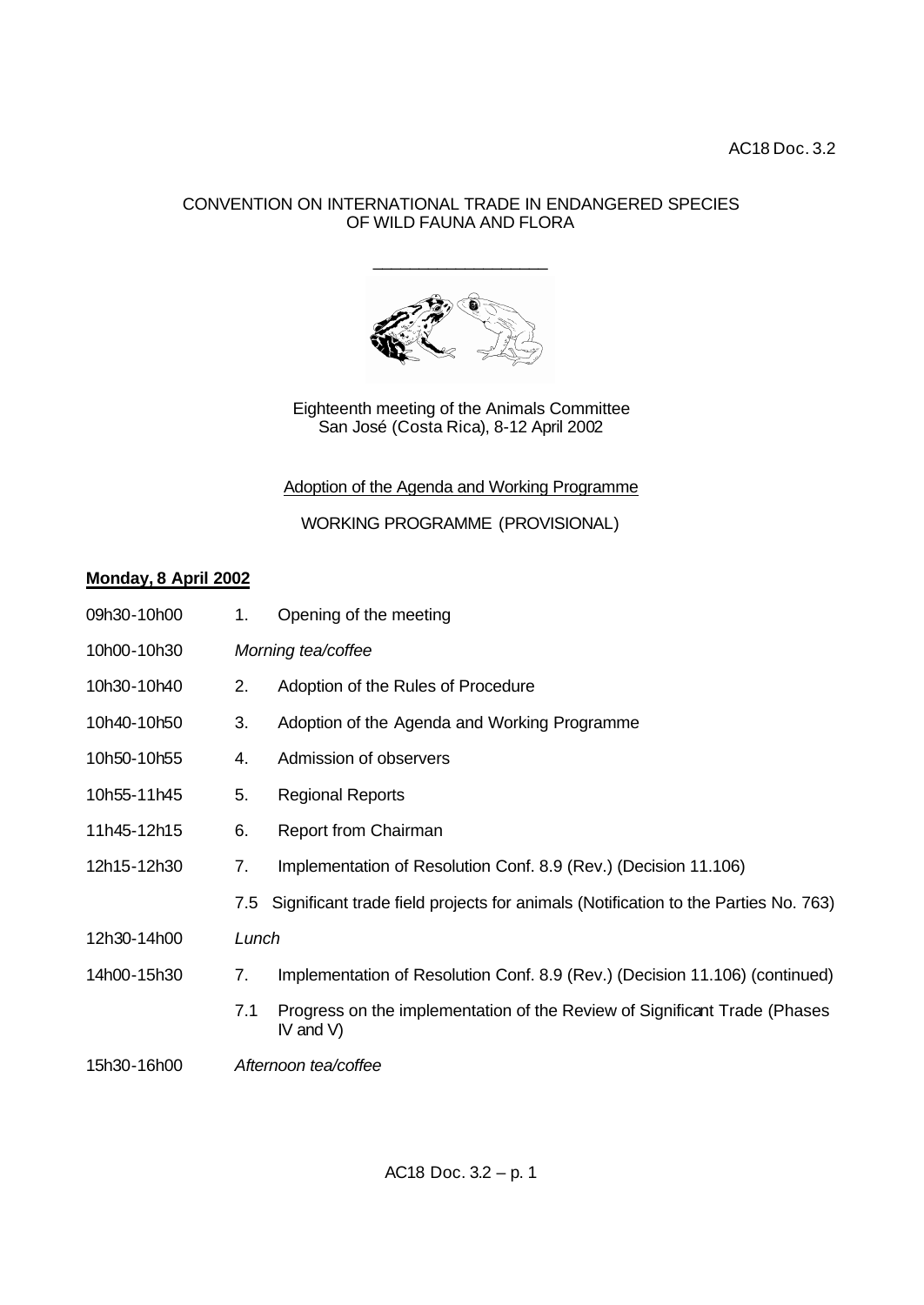| 16h00-17h30              | 7.                   | Implementation of Resolution Conf. 8.9 (Rev.) (Decision 11.106) (continued)                                                                             |  |
|--------------------------|----------------------|---------------------------------------------------------------------------------------------------------------------------------------------------------|--|
|                          | 7.1                  | Progress on the implementation of the Review of Significant Trade (Phases<br>IV and V) (continued)                                                      |  |
|                          | 7.2                  | Review of the implementation of recommendations<br>(Part 2: Review of the outcome of Phase 1)                                                           |  |
|                          | 7.3                  | Revision of Resolution Conf. 8.9 (Rev.) and Decisions 11.106-11.108                                                                                     |  |
|                          | 7.4                  | Progress on the first country-based Significant Trade Review                                                                                            |  |
| Tuesday, 9 April 2002    |                      |                                                                                                                                                         |  |
| 08h30-09h15              | 8.                   | Periodic review of animal taxa in the Appendices (Resolution Conf. 11.1)                                                                                |  |
| 09h15-10h30              | 9.                   | Registration and monitoring of operations breeding Appendix-I animal<br>species for commercial purposes<br>(Resolution Conf. 11.14 and Decision 11.101) |  |
| 10h30-11h00              | Morning tea/coffee   |                                                                                                                                                         |  |
| 11h00-12h00              | 10.                  | Relationship between ex situ production and in situ conservation<br>(Decision 11.102)                                                                   |  |
| 12h00-12h30              | 13.                  | Implementation of Decision 11.165 on trade in traditional medicines                                                                                     |  |
| 12h30-14h00              | Lunch                |                                                                                                                                                         |  |
| 14h00-14h45              | 11.                  | Implementation of Resolution Conf. 10.21 on transport of live animals                                                                                   |  |
| 14h45-15h30              | 12.                  | Trade in hard corals                                                                                                                                    |  |
|                          |                      | 12.1 Implementation of Decision 11.99                                                                                                                   |  |
|                          |                      | 12.2 Mariculture and propagation of coral – response to Notification to the<br>Parties No. 2001/010                                                     |  |
| 15h30-16h00              | Afternoon tea/coffee |                                                                                                                                                         |  |
| 16h00-16h45              | 12.                  | Trade in hard corals (continued)                                                                                                                        |  |
|                          |                      | 12.3 Implementation of Decision 11.98                                                                                                                   |  |
| 16h45-17h15              | 15.                  | Universal labelling of caviar                                                                                                                           |  |
| 17h15-17h30              | 16.                  | Trade in Tursiops truncatus ponticus (Decision 11.91)                                                                                                   |  |
| Wednesday, 10 April 2002 |                      |                                                                                                                                                         |  |
| 08h30-09h30              | 14.                  | Control of captive breeding, ranching and wild harvest production systems<br>for Appendix-II species                                                    |  |
| 09h30-10h00              | 17.                  | Trade in freshwater turtles and tortoises in Southeast Asia                                                                                             |  |